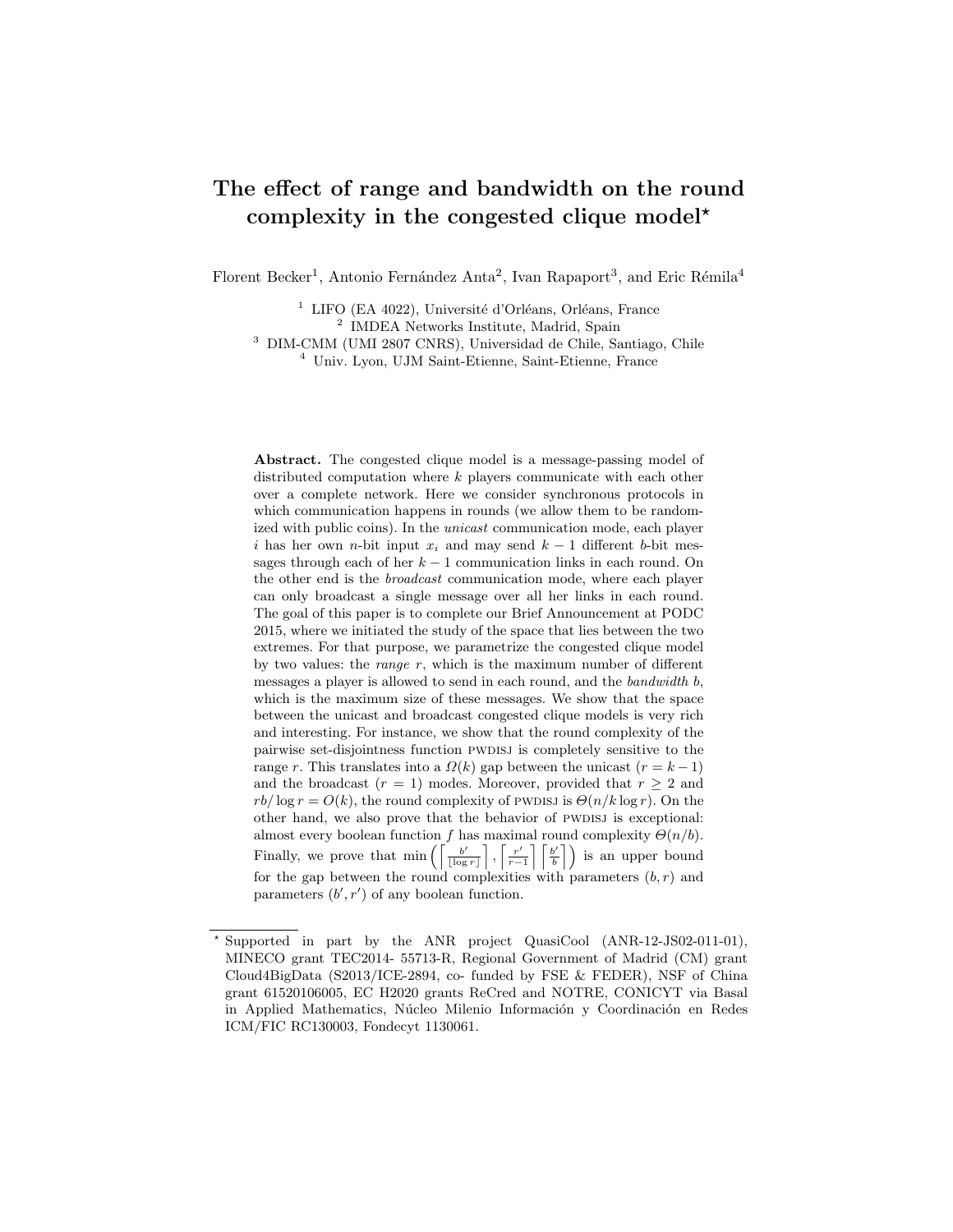### 1 Introduction

In this paper we study a synchronous, message-passing model of distributed computation where the underlying communication network is a complete graph. Therefore, the only obstacle to perform any task is due to congestion. In fact, the main theoretical purpose of this model, known as congested clique, is to serve as a basic model for understanding the role played by congestion in distributed computation [14, 15, 21, 25, 27, 28]. (Besides this, there are interesting connections between the congested clique model and popular systems such as MapReduce [20].)

The model is defined as follows. There are k players. Each player has her own  $n$ -bit input  $x_i$  and they all collaborate in order to compute a joint boolean function  $f(x_1, \ldots, x_k)$ . They communicate with each other in synchronous rounds. More precisely, each of the k players may send up to  $k-1$  different b-bit messages through each of her  $k-1$  communication links. A protocol that computes f stops when every player knows the output. We use the number of rounds as the goodness metric to be minimized. The absolute minimum of this parameter is what we call round complexity. In this paper all protocols are allowed to be randomized with public coins. More precisely, the k players have access to a common infinite string of independent random bits. Protocols may return the wrong answer with probability at most  $\epsilon$ , for some fixed, small  $\epsilon > 0$ .

Most work on this (unicast) congested clique model considers the joint input as a graph G by giving to each player i the boolean vector  $x_i \in \{0,1\}^n$ , which is the indicator function of her neighborhood in G. Note that in this case  $n = k$  and, therefore, the total number of bits exchanged in each round is  $bn^2$ . Unfortunately, due to the huge number of bits transmitted globally per round (even for  $b = 1$ ), no lower bound is known for this model. Drucker, Kuhn and Oshman gave in [15] an explanation for this difficulty. They proved that in this model it is possible to simulate powerful classes of bounded-depth circuits (and therefore lower bounds in the congested clique would yield lower bounds in circuit complexity). The intrinsic power of the (synchronous) congested clique model has allowed some authors [10, 14, 19, 21] to provide extremely fast protocols for some natural graph problems (assuming always that  $b = \log n$ , following the spirit of the CON GEST model [29]).

In the broadcast version of the congested clique model, each player can only broadcast a single b-bit message over all her links in each round [15]. This setting is equivalent to the multi-party, number-in-hand computation model, where communication takes place in a shared blackboard [1, 2, 5–7, 15]. In fact, writing a message  $M$  on the blackboard is equivalent to broadcasting  $M$ . In this setting, the number of transmitted bits per round decreases from  $bn^2$  to bn. Therefore, obtaining lower bounds using communication complexity reductions becomes possible. For instance, detecting deterministically a triangle in the input graph G requires  $\Omega(n/(e^{\mathcal{O}(\sqrt{\log n})}b)$  rounds [15]. On the other hand, fast protocols are also known in the broadcast congested clique model [1, 2, 18, 23].

There is a particular boolean function that we are going to use throughout this paper. This function, that we call *pairwise set-disjointness*, is defined below.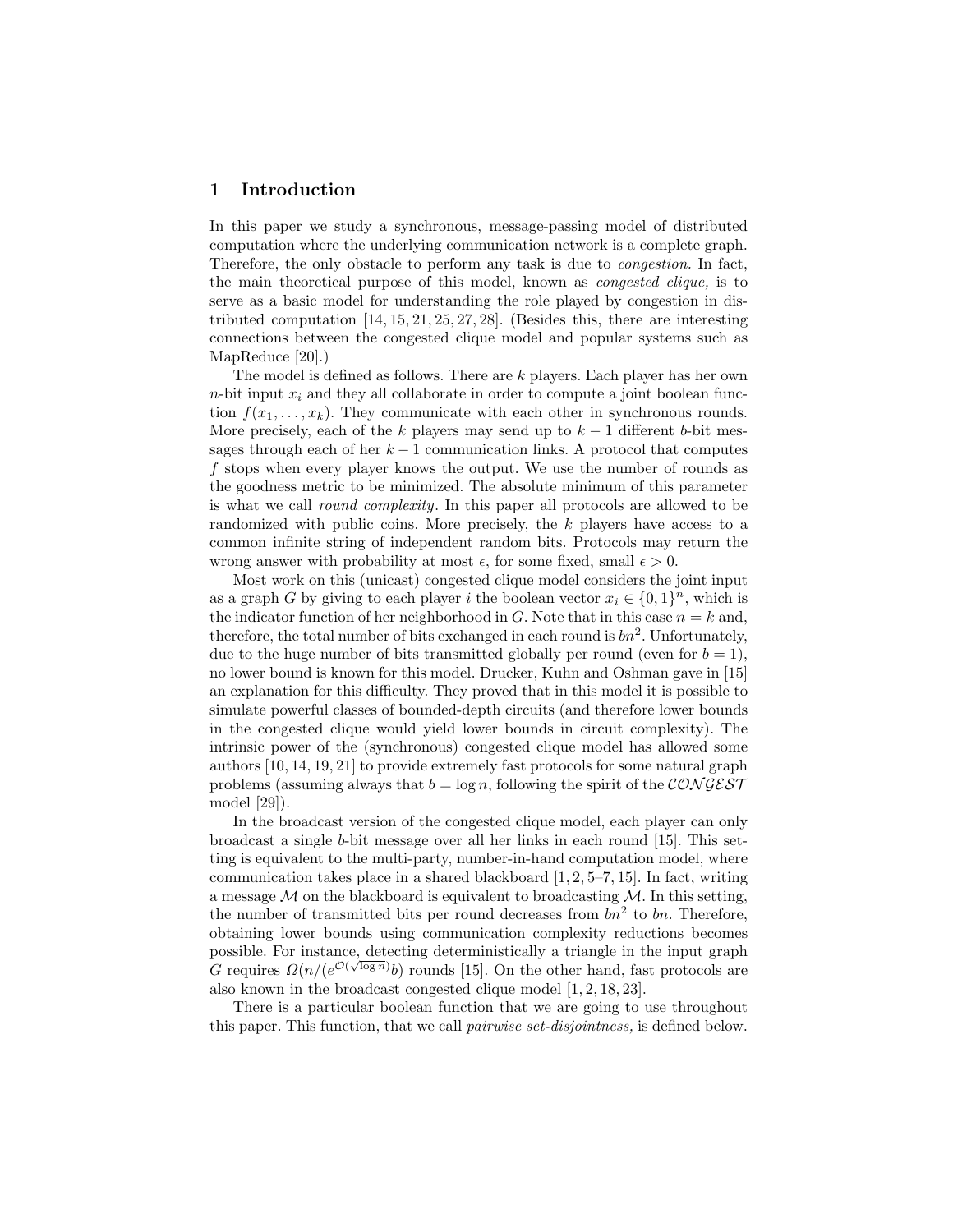**Definition 1.** Let  $k = 2k'$ . Let  $x = (x_1 \dots x_k) \in (\{0,1\}^n)^k$ . Each  $x_i$  is the indicator vector of a subset  $X_i \subseteq \{1, \ldots, n\}$ . Function pairwise set-disjointness PWDISJ is defined by:  $\text{PWDISJ}(x) = 1$  if  $\forall 1 \leq i \leq k', X_i \cap X_{i+k'} = \emptyset$ ; and  $PWDISJ(x) = 0$  otherwise.

Our goal is to complete the work of [4], where we initiated the study of the round complexity of boolean functions according to two parameters of the model:

- The *range*  $r$ : the maximum number of different messages a player can send over her links in one round.
- The bandwidth b: the maximum size, in bits, of each of these messages.

By analogy with the notation introduced in [15], we denote this model by CLIQUE-RCAST<sub>r×b</sub>. Note that the two extreme cases  $r = 1$  and  $r = k - 1$ , which correspond to the broadcast and the unicast communication modes, are the cases already considered in the literature. More precisely,

> $\text{CLIQUE-RCAST}_{(k-1)\times b} = \text{CLIQUE-UCAST}_b,$  $\text{CLIQUE-RCAST}_{1\times b} = \text{CLIQUE-BCAST}_{b}.$

Note also that, if the available bandwidth  $b$  is too small, then having a big range r becomes useless, since the number of possible different messages with a bandwidth  $b$  is  $2^b$ . More precisely,

 $\forall r \geq 2^b$ , clique-rcast $r_{r \times b} = \text{clique-RCAST}_{2^b \times b} = \text{clique-UCAST}_{b}.$ 

Thus, in the sequel, we will assume that  $r \leq 2^b$ . We denote by ROUND<sub>r×b</sub>(f) the round complexity of function f. That is,  $\text{ROUND}_{r\times b}(f)$  denotes the minimal number of rounds needed by any k-player protocol in CLIQUE-RCAST<sub>r×b</sub> for computing  $f$ . We also denote,

$$
\text{Uround}_b(f) = \text{ROUND}_{(k-1) \times b}(f),
$$
  

$$
\text{Brown}_{b}(f) = \text{ROUND}_{1 \times b}(f).
$$

A protocol in CLIQUE-RCAST<sub>r $\times b$ </sub> is said to be a *broadcasting protocol* if it consists of every player broadcasting its complete input. Obviously, for any function  $f$ , there exists a broadcasting protocol which computes  $f$ , and we get the universal bound ROUND<sub>r×b</sub> $(f) \leq$  **B**ROUND<sub>b</sub> $(f) \leq \lceil n/b \rceil$ . In order to understand the role played by the range  $r$  and the bandwidth  $b$  in the round complexity of the congested clique model we define the following ratio.

$$
\Gamma_{r' \times b'}^{r \times b}(f) = \frac{\text{ROUND}_{r \times b}(f)}{\text{ROUND}_{r' \times b'}(f)}.
$$

The values above obviously depend on k, n and  $\epsilon$ . But we omit them in order to avoid heavy notation. Finally, by taking the uniform probability over  $\{0,1\}^{\{0,1\}^{kn}}$ , we also consider what happens with random boolean functions. For instance, we compute probabilities such us  $Pr\{ \Gamma_{r' \times b'}^{r \times b'}(f) = \alpha \}$ , for fixed  $\alpha$ .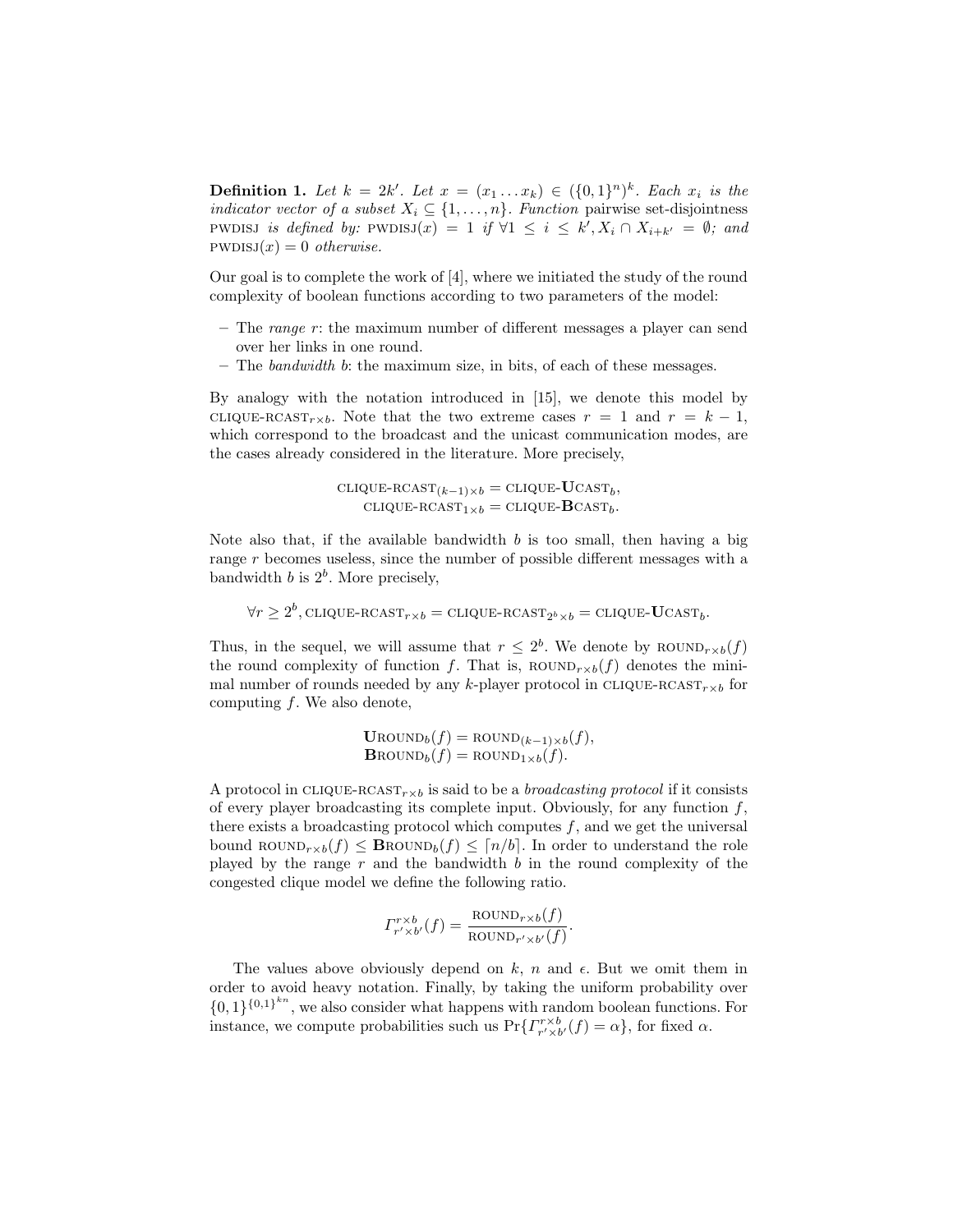#### 1.1 Our results

In Section 2 we compare the broadcast model and the unicast model. For that purpose we consider the pairwise set-disjointness function PWDISJ. We prove that UROUND<sub>b</sub>(PWDISJ) =  $\mathcal{O}(n/kb)$  while BROUND<sub>b</sub>(PWDISJ) =  $\Omega(n/b)$ . In other words,  $\Gamma^{1\times b}_{(k-1)\times b}$ (PWDISJ) =  $\Omega(k)$ . This gives a large gap between the unicast and broadcast congested clique models, that grows at least linearly with k.

In Section 3 we prove that the round complexity of PWDISJ is completely sensitive to the range  $r$  even in the intermediate values between unicast and broadcast. More precisely, we prove that for k sufficiently large and for  $r \geq 2$  such that  $rb/\log r = \mathcal{O}(k)$  the following holds:  $\text{ROUND}_{r \times b}(\text{PWDIS}) = \Theta(n/k \log r)$ . Then, we give some interpretations to this result. In particular, we conclude that  $\Gamma_{r' \times \log k}^{r \times \log k}$  (PWDISJ) =  $\Theta(\log r'/\log r)$  for every  $r' \geq r \geq 2$ . Note that the logarithmic bandwidth is the most studied case in the congested clique model, and this result yields a hierarchy of models of different computational power according to the range r for this case.

In Section 4 we prove that almost every boolean function  $f$  satisfies that  $\text{Urown}_b(f) = \text{Brown}_b(f) = \lfloor n/b \rfloor$ , provided that k is sufficiently large and that  $0 \leq \epsilon \leq 0.2$ . In other words,  $\Gamma_{(k-1)\times b}^{1\times b}(f) = 1$  for almost every f. This means that the gap we found in Section  $2$  for function PWDISJ is exceptional and that the power given by having  $r > 1$  is almost always useless. Nevertheless, as pointed out by Drucker et al. [15], finding for  $k = n$  an explicit boolean function f with the behavior  $\text{Urown}_{b}(f) = \omega(1)$  is (equivalent to solving) a long-standing open problem in circuit complexity theory.

The goal of Section 5 is to compare models with different combinations of range and bandwidth for arbitrary boolean functions  $f$ . For doing this we analyze the ratio  $\Gamma_{r'\times b'}^{r'\times b'}(f)$ . We make the following observation: for almost every function f we have  $\Gamma_{r'\times b'}^{r'\times b}(f) = \Theta(b'/b)$ . Moreover, if  $r \geq r'$  or  $r = 2^b$  then  $\Gamma_{r'\times b'}^{r'\times b}(f) \leq$  $\lceil b'/b \rceil$  for every boolean function f. The general upper bound we obtain is the following  $\varGamma_{r' \times b'}^{r \times b}(f) \leq \min\left(\left[\frac{b'}{|\log n}\right]\right)$  $\frac{b'}{\lfloor \log r \rfloor}$ ,  $\lceil \frac{r'}{r-1} \rceil$  $\left\lfloor \frac{r'}{r-1} \right\rfloor \left\lceil \frac{b'}{b} \right\rceil$  $\left\lfloor \frac{b'}{b} \right\rfloor$ , for  $r \geq 2$ .

#### 1.2 Related work: The asynchronous case

The congested clique model with bandwidth  $b = 1$  –that is, the multiplayer, number-in-hand, message passing model– was introduced by Dolev and Feder [13]. The main difference with our setting is that the original model was *asynchronous*. Hence, protocols, instead of being designed to minimize the number of rounds, were designed to minimize the number of exchanged bits. The first communication complexity lower bounds were obtained by Duris and Rolim [16].

Recently, new techniques and new results have been developed, and tight bounds for the communication complexity of different functions have been obtained. In [30] the authors introduced the symmetrization technique and were able to prove tight  $\Omega(nk)$  lower bounds for several direct-sum-like functions such as coordinate-wise AND or coordinate-wise OR. These lower bounds also apply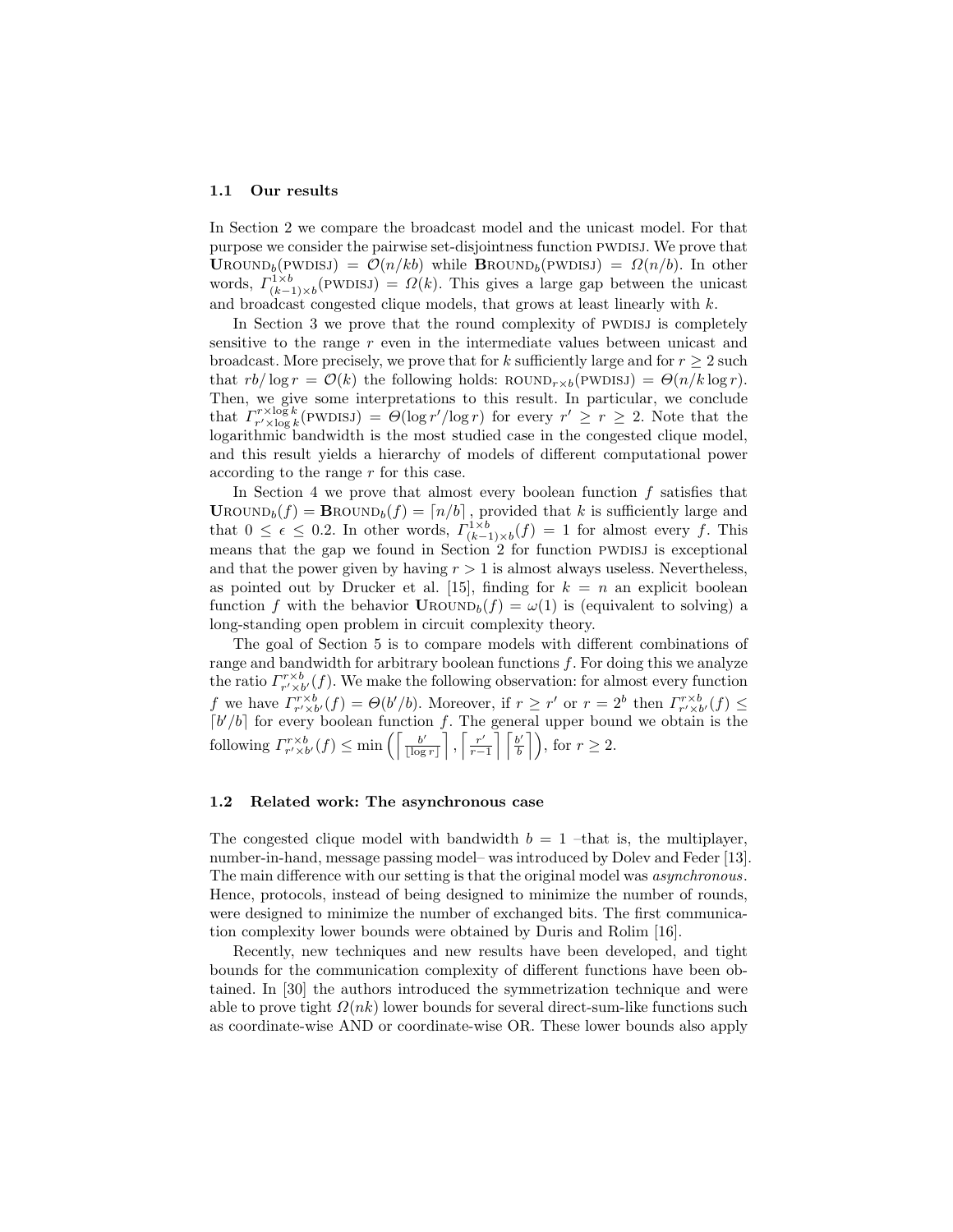in the blackboard communication mode, where players write messages on a blackboard, visible to everybody. (Note that, in the asynchronous setting, the communication complexity in the blackboard mode gives stronger lower bounds than the communication complexity in the message-passing, point-to-point mode.) This symmetrization technique has been used and developed by other authors as well [26, 31].

It is important to point out that there exists a strict separation between the blackboard communication mode and the message-passing communication mode. For instance, the communication complexity for computing the multiparty set-disjointness function is  $\Theta(n \log k + k)$  in the blackboard communication mode [9] and it is  $\Theta(nk)$  in the message-passing communication mode [8]. These results on set-disjointness were obtained by using information complexity, a theory introduced in [11]. Information complexity turned out to be an extremely useful theory for proving communication complexity lower bounds [3, 12, 17].

# 2 A gap in the round complexity of broadcast versus unicast

The first question we would like to answer is the following: How much do we gain if, instead of broadcasting, we have the possibility of sending at least two different messages in each round? This seems to be a simple question. But it is a fundamental one if we want to understand the role played by the range in the congested clique model. For answering this we use the pairwise set-disjointness function PWDISJ defined in Section 1.

**Theorem 1. UROUND**<sub>b</sub>(PWDISJ) =  $\mathcal{O}(n/kb)$ .

*Proof.* We prove that  $\text{Urown}_{b}(\text{PWDISJ}) \leq \left[\frac{\lceil n/k \rceil}{h}\right]$  $\left\lfloor \frac{k}{b} \right\rfloor + 1$ . The protocol is as follows. Let  $T = \left\lceil \frac{\lceil n/k \rceil}{h} \right\rceil$  $\left\lfloor \frac{k}{b} \right\rfloor$ . For every  $1 \leq t \leq T$ , let

$$
w_{i,j,t} = (x_i)_{(j-1)\lceil n/k \rceil + (t-1)b + 1}, \ldots, (x_i)_{(j-1)\lceil n/k \rceil + tb}.
$$

**Round**  $1 \leq t \leq T$ . Each player *i* sends to each player *j* (including itself) the b bits of  $w_{i,j,t}$ .

**Round**  $T + 1$ . Each player j broadcasts 1 if at all rounds t, all its incoming messages from player  $1 \leq i \leq k'$  were disjoints with all its incoming messages from player  $i + k'$ .

Clearly, after T rounds, player j receives  $(x_i)_{(j-1)\lceil n/k\rceil+1}, \ldots, (x_i)_{j\lceil n/k\rceil}$  from every *i*. Hence,  $PWDISJ(x) = 0$  if and only if a 0 is broadcasted by some player in the last round. Therefore, every player will know the answer after the last round.  $\square$ 

**Theorem 2. BROUND**<sub>b</sub>(PWDISJ) =  $\Omega(n/b)$ .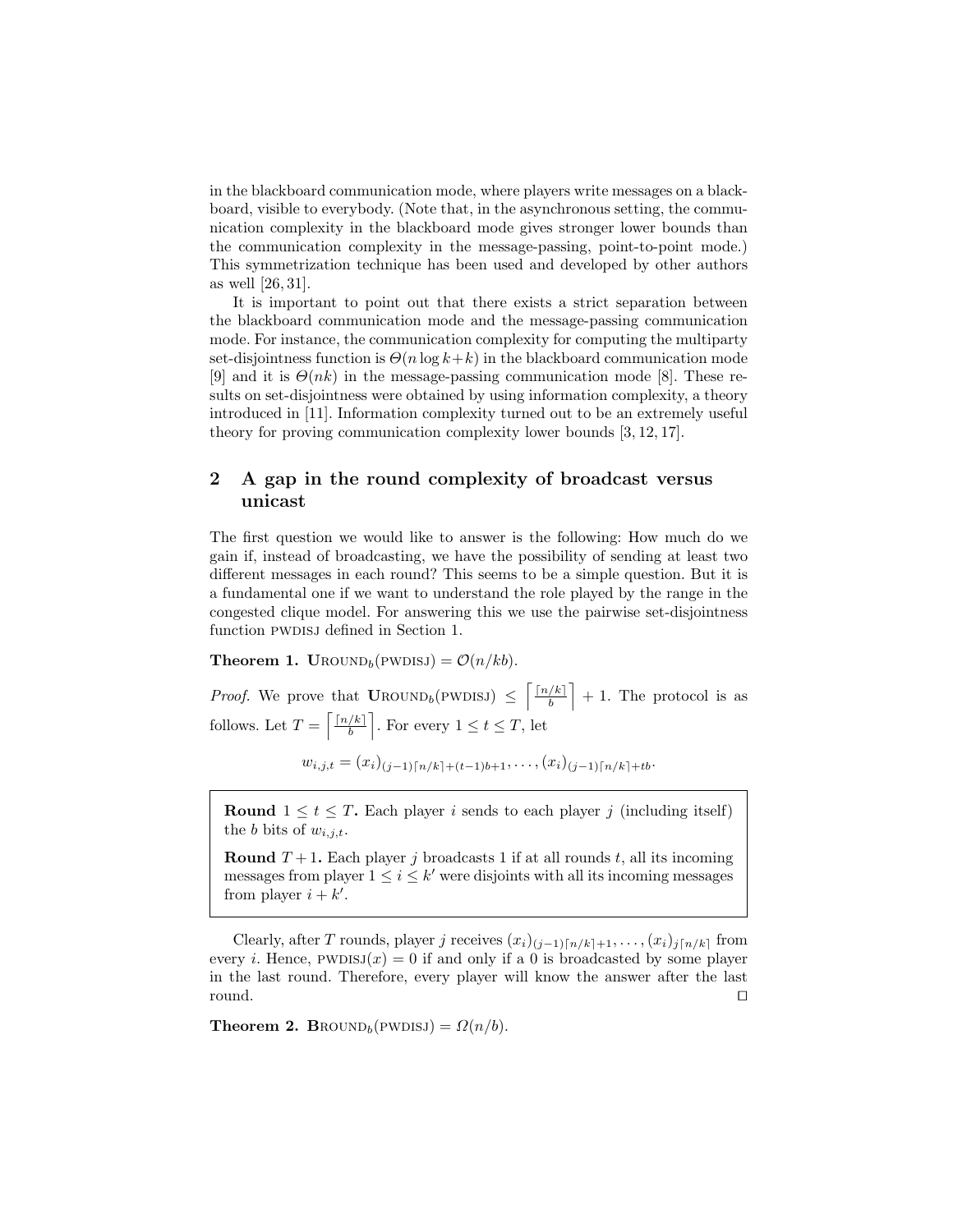*Proof.* It is well-known that, in the two party case  $k = 2$ , the round complexity of set-disjointness with error probability  $\epsilon$  is  $\Omega(n/b)$  [22]. If  $k > 2$  we get the same bound for (PWDISJ by considering the instance where  $x_1 = x \in \{0,1\}^n$  is given to player 1,  $x_{1+k'} = y \in \{0, 1\}^n$  is given to player 2, and the empty set  $\phi$ , represented by  $(0, \ldots, 0)^T$ , is given to all the other  $k-2$  players.

**Corollary 1.** Let  $k = n$ . Then, UROUND<sub>1</sub>(PWDISJ) = 2 and **BROUND**<sub>6</sub>(PWDISJ) =  $\Omega(n/b)$ .

**Corollary 2.**  $\Gamma_{(k-1)\times b}^{1\times b}$  (PWDISJ) =  $\Omega(k)$ .

### 3 A hierarchy of models according to the range

In previous section we proved that the broadcast  $(r = 1)$  and the unicast  $(r = k - 1)$  models are fundamentally different in their power to solve one particular problem. These two models are the two ends of the spectrum of values of the range  $r$ . In this section we prove that the sensitivity to the range is more general. In particular, we show that the round complexity of PWDISJ is completely sensitive to the range.

**Lemma 1.** ROUND<sub>r×b</sub>(PWDISJ) =  $\Omega\left(\frac{n}{\min(kb, rb + \lceil \log r \rceil k)}\right)$ .

*Proof.* We use a reduction from the two-party communication problem  $DISJ_{k'n}$ , where instances are pairs  $(x, y)$  of boolean vectors, each of length  $k'n$ . The communication complexity (bits to be exchanged) of  $\text{DISJ}_{k'n}$  is  $\Theta(k'n)$  [22]. We transform an instance of  $DISJ_{k'n}$  into an instance of PWDISJ in the direct way. From  $(x, y)$  we define the input  $(x_1, \ldots, x_k)$  of function PWDISJ as follows:  $x = x_1 \cdots x_{k'}$  and  $y = x_{k'+1} \cdots x_k$ . Obviously,  $\text{DISJ}_{k'n}(x, y) = 1 \iff$  $PWDISJ(x_1, \ldots, x_k) = 1.$ 

Let us consider any protocol P that solves PWDISJ in  $T_{\rm P}$  rounds. If we group players 1 to k' into a global player A and players  $k' + 1$  to k into a global player B, protocol P would yield a protocol for solving  $DISJ_{k'n}$ . So the question is the following: How many bits are exchanged between  $A$  and  $B$ ? Let us derive an upper bound for this.

Consider a player  $i$  in  $A$ . Player  $i$  sends one message of length  $b$  to each player in B, thus he sends  $k'b$  bits. However, since  $r \leq 2^b$ , the messages sent by player i to players in B can be compressed as follows (see Figure 1). Since player i can send up to r different messages, one can consider that she sends to each player  $j \in B$  a message numbered from the set  $\{0, 1, \ldots, r-1\}$  that identifies the message  $m(i, j)$  sent to player j. These numbers, of  $\lceil \log r \rceil$  bits each, can be used to obtain the actual message from a table that contains the  $r$  messages, of  $b$  bits each, sent by i. Hence, the total number of bits sent by i to  $B$  is upper bounded by the length of the  $k'$  numbers,  $\lceil \log r \rceil k'$  bits, and the size of the message table, br bits; a total of  $rb + \lceil \log r \rceil k'$  bits.

Let us define  $\beta = \min(bk', rb + \lceil \log r \rceil k')$ . In each round, the number of bits exchanged between A and B is upper bounded by  $k\beta$ . Therefore, considering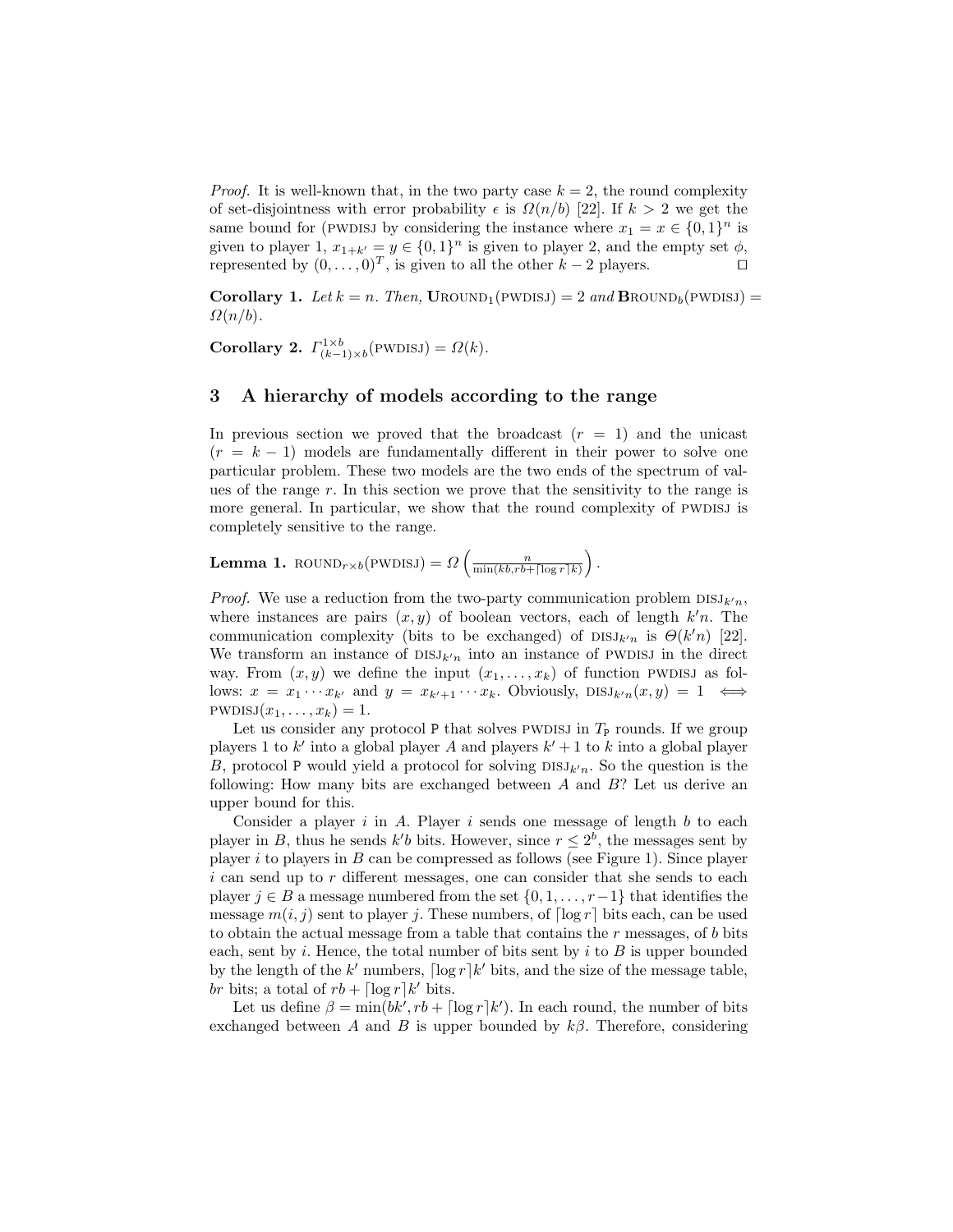| Destination message number |                         |                          |
|----------------------------|-------------------------|--------------------------|
| $ 00\rangle$               | Message number contents |                          |
| 2 01                       |                         | $\overline{00}$ 11101010 |
| 3 00                       |                         | 01 01010100              |
| 4 11                       |                         | 10 00101100              |
|                            |                         |                          |

Fig. 1. Summarizing the information sent by a player  $i$ : sending the 34 bits represented in black is enough, as opposed to 40 bits for the concatenation of the messages of each of the 5 destination players.

that the communication complexity of  $DSJ_{k'n}$  is  $\Theta(k'n)$ , it follows that  $T_{\mathsf{P}}k\beta =$  $\Omega(k'n)$ . Therefore, ROUND<sub>r×b</sub>(PWDISJ) =  $\Omega(\frac{n}{2\beta})$ , as claimed.

**Lemma 2.** 
$$
\text{ROUND}_{r \times b}(\text{PWDISJ}) \leq \left\lceil \frac{n}{k \lfloor \log r \rfloor} \right\rceil + 1.
$$

Proof. Consider the same protocol used in the proof of Theorem 1 but with messages of  $|\log r| \leq b$  bits.

Putting these together, we get the following theorem.

**Theorem 3.** For k sufficiently large and for  $r \geq 2$  such that  $\frac{rb}{\log r} = O(k)$ ,

$$
ROUND_{r \times b}(PWDISJ) = \Theta\left(\frac{n}{k \log r}\right).
$$

Proof. The upper bound follows from the previous lemma. For the lower bound, it follows from Lemma 1 that

$$
\text{ROUND}_{r \times b}(\text{PWDISJ}) \ge \frac{n}{k \min(b, \lceil \log r \rceil (1 + \frac{2rb}{\lceil \log r \rceil k}))} \ge \frac{n}{k \lceil \log r \rceil (1 + \frac{2rb}{\lceil \log r \rceil k})},
$$

where the last inequality follows from  $\lceil \log r \rceil \leq b$  and  $\frac{2rb}{\lceil \log r \rceil k} > 0$ . Since  $\frac{rb}{\log r} =$  $O(k)$ , we deduce that, for k sufficiently large, there is a constant  $\Delta > 0$  such that  $\frac{2rb}{\lceil \log r \rceil k} \leq \Delta$ , and hence

$$
\text{ROUND}_{r \times b}(\text{PWDISJ}) \ge \frac{n}{k \lceil \log r \rceil (1 + \Delta)} = \Omega \left( \frac{n}{k \lceil \log r \rceil} \right).
$$

The natural way to interpret Theorem 3 is to parametrize everything by  $k$ . Following the spirit of the  $\mathcal{CONGEST}$  model [29], we are going to restrict both the bandwidth and the range by taking  $b = \log k$  and varying r from 2 to  $k - 1$ . Observe that, when  $b = \log k$  and  $r \leq k - 1$ , it always holds that  $\frac{rb}{\log r} = O(k)$ . Hence, the next corollaries are direct consequences of Theorem 3.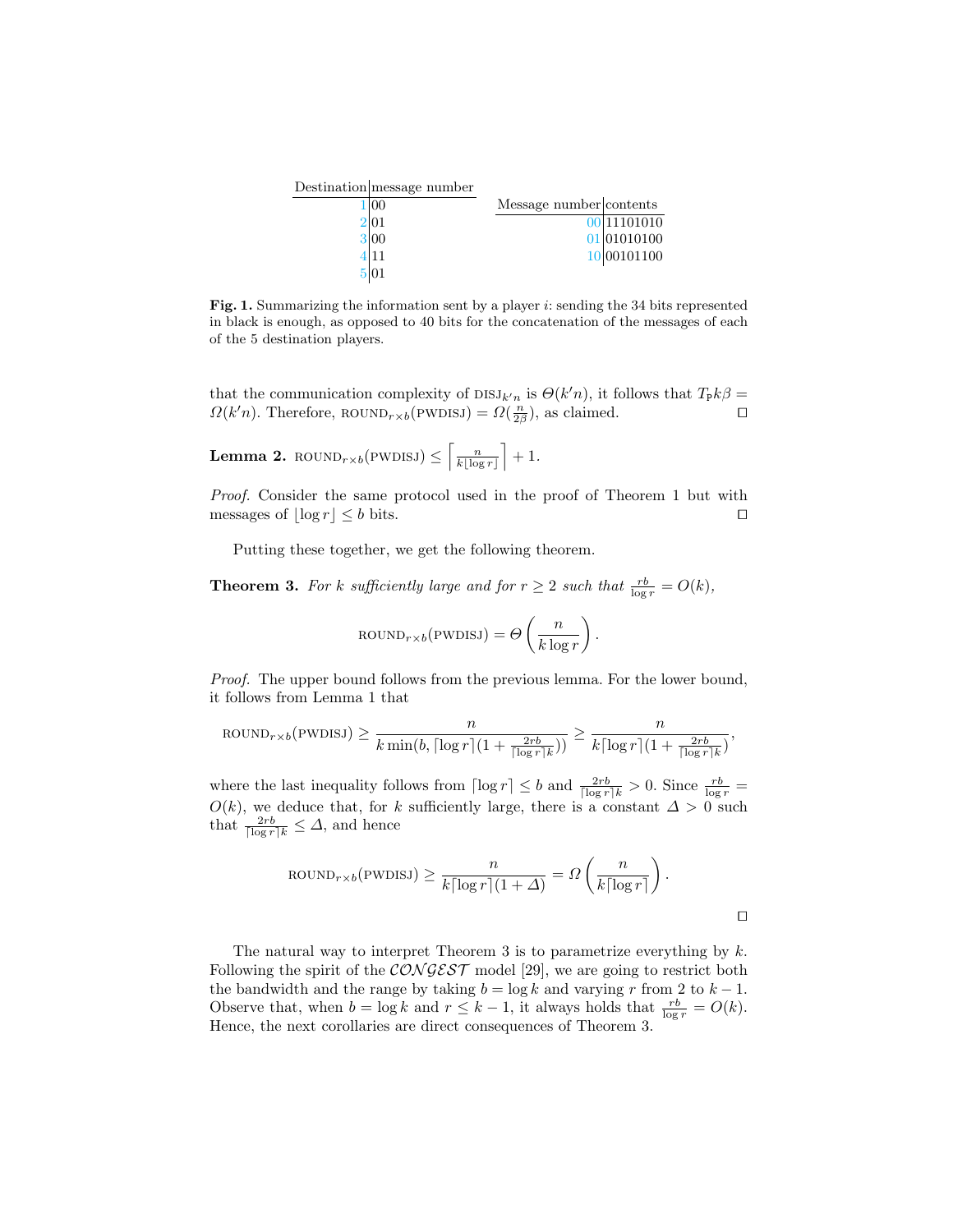**Corollary 3.** For every n and every constant integer  $c \geq 2$ , we have

$$
\text{ROUND}_{\log k \times \log k}(\text{PWDISJ}) = \Theta\left(\frac{n}{k \log \log k}\right) \quad \text{and} \quad \text{ROUND}_{c \times \log k}(\text{PWDISJ}) = \Theta\left(\frac{n}{k}\right)
$$

In other words,  $\Gamma_{\log k \times \log k}^{c \times \log k}$  (PWDISJ) =  $\Theta(\log \log k)$ .

In general, we can state the following corollary.

**Corollary 4.** For every n and every  $r' \ge r \ge 2$ , we have

$$
\text{ROUND}_{r' \times \log k}(\text{PWDISJ}) = \Theta\left(\frac{n}{k \log r'}\right) \quad \text{and} \quad \text{ROUND}_{r \times \log k}(\text{PWDISJ}) = \Theta\left(\frac{n}{k \log r}\right)
$$
\n
$$
\text{In other words, } \quad \Gamma_{r' \times \log k}^{r \times \log k}(\text{PWDISJ}) = \Theta\left(\frac{\log r'}{\log r}\right).
$$

## 4 Most functions have maximal round complexity

From the results presented in the previous sections one may be tempted to conclude that, in general, increasing the range  $r$  increases the power of the protocols. In particular, one may conclude that the unicast congested clique model has much more power than the broadcast congested clique model (even if in the first we restrict the bandwidth to  $b = 1$  while in the latter we allow it to be  $b = o(n)$ . We show here that this fact, which holds for function pwplsj, holds for very few other functions. More precisely, we are going to prove that for almost every boolean function  $f$ , the broadcasting protocol is optimal. We start by considering deterministic decision protocols that compute functions f correctly (i.e., they make no mistake). (The proofs omitted can be found in the Appendix.)

**Lemma 3.** The number of  $T$ -round deterministic decision protocols in the unicast congested clique model CLIQUE-UCAST<sub>b</sub> is at most  $2^{N(T)}$ , where

$$
N(T) = 2^{T(k-1)b+n} \left(1 + \frac{(k+1)(k-1)b}{2^{(k-1)b}}\right).
$$

Now, we still consider deterministic protocols, but now we allow them to make mistakes. We say that a deterministic protocol  $P$  computes  $f$  with error  $\epsilon \geq 0$  if it outputs  $f(x)$  for at least  $(1 - \epsilon)2^{nk}$  of the inputs x of f.

**Lemma 4.** Let P be a deterministic decision protocol and let  $P(x)$  denote the output of P with input  $x \in \{0,1\}^{nk}$ . Let  $M_{\epsilon}(P)$  be the number of functions f which are computed by P with an error  $\epsilon > 0$ . We have,

$$
M_{\epsilon}(P) \le \left(\frac{2e}{\epsilon}\right)^{\epsilon 2^{nk}} = 2^{\log(\frac{2e}{\epsilon})\epsilon 2^{nk}}.
$$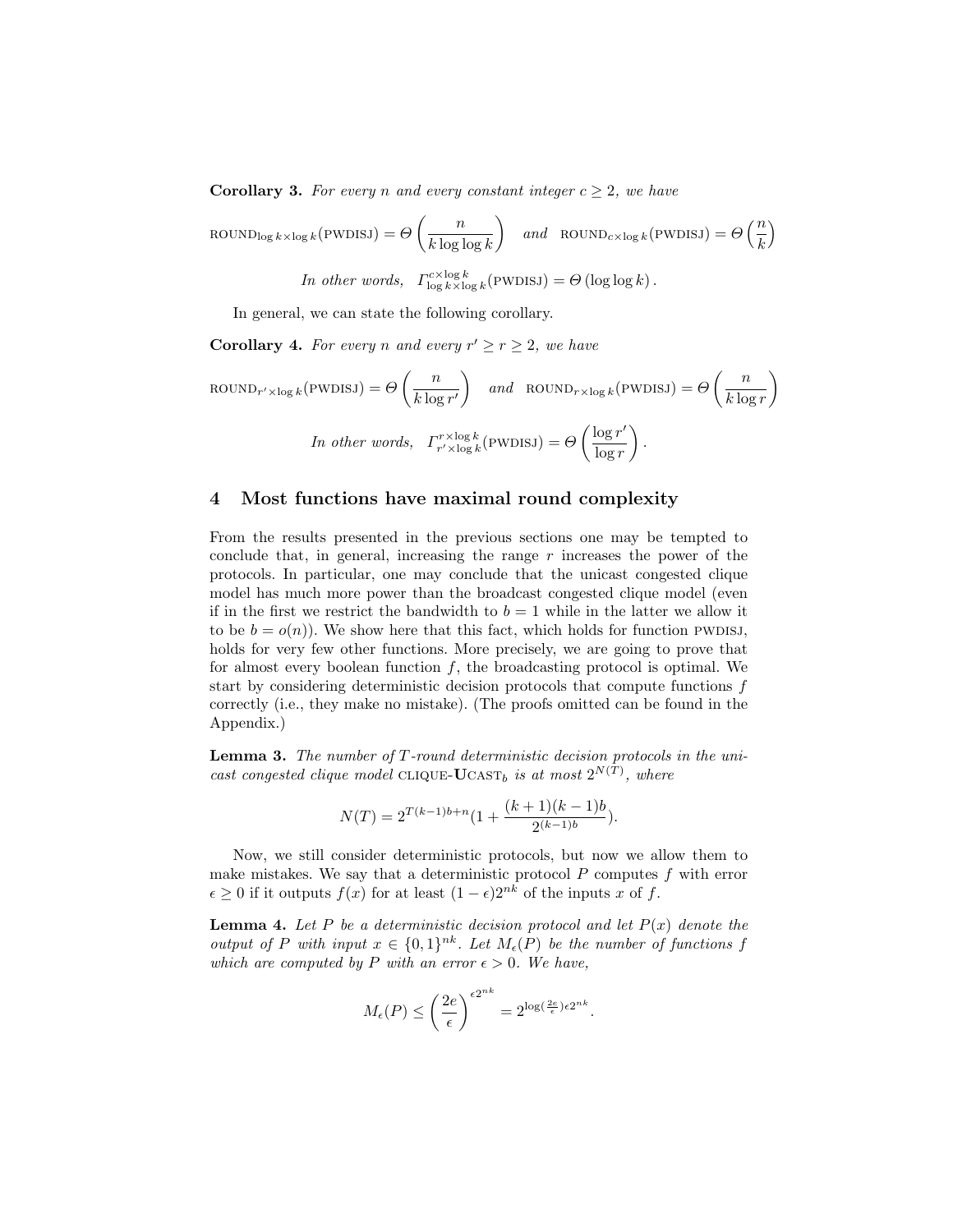We show now that a deterministic protocol  $P$  that computes a function  $f$ chosen uniformly at random with error  $\epsilon$  requires the maximal number of rounds  $\lceil n/b \rceil$  with high probability. Let us extend our notation, so that UROUND $_b^{\epsilon}(f)$  is the round complexity of function  $f$  when protocols are deterministic and error  $\epsilon$  is allowed.

**Theorem 4.** For k sufficiently large and for every n, and  $\epsilon > 0$  such that  $1 - \log(\frac{2e}{\epsilon})\epsilon > 0$ , we have

$$
\Pr\{\operatorname{UROUND}_b^{\epsilon}(f) = \lceil n/b \rceil\} \ge 1 - 2^{-2^{kn}(\frac{1-\log(2\epsilon)}{2})}.
$$

For  $\epsilon = 0$  (i. e. the case without error), we have

$$
Pr{U_{\text{ROUND}}_b^0(f) = \lceil n/b \rceil} \ge 1 - 2^{-2^{kn} 0.5}.
$$

*Proof.* Since there are  $2^{2^{kn}}$  different functions  $f: \{0,1\}^{kn} \to \{0,1\}$ , we have

$$
\Pr\{\text{Urown}_{b}(f) \leq T\} \leq \frac{2^{N(T)} \max_{P} M_{\epsilon}(P)}{2^{2^{kn}}}.
$$

From Lemmas 3 and 4, for  $\epsilon > 0$ , we have

$$
\Pr\{\text{UROUND}_b^{\epsilon}(f) \le T\} \le 2^{2^{T(k-1)b+n}(1+\frac{(k+1)(k-1)b}{2^{(k-1)b}})} 2^{\log(\frac{2e}{\epsilon})\epsilon 2^{nk}} 2^{-2^{kn}} \le 2^{-2^{kn}(1-\log(\frac{2e}{\epsilon})\epsilon - 2^{T(k-1)b+n-kn}(1+\frac{(k+1)(k-1)b}{2^{(k-1)b}}))}.
$$

For k sufficiently large, the quantity  $1 + \frac{(k+1)(k-1)b}{2^{(k-1)b}}$  can be upper bounded (by 2 for example). Now let us take  $T = \lfloor n/b \rfloor - 1$ . Then, we have  $Tb - n \le -b$  and, thus

$$
2^{T(k-1)b+n-kn} = 2^{(k-1)(Tb-n)} \leq 2^{-b(k-1)} \leq 2^{-k}
$$

Thus, for k sufficiently large, the term,  $2^{T(k-1)b+n-kn}(1+\frac{(k+1)(k-1)b}{2^{(k-1)b}})$  can be upper bounded by any positive value, in particular by  $\frac{1-\log(\frac{2e}{\epsilon})\epsilon}{2}$  $\frac{2(\frac{1}{\epsilon})^{\epsilon}}{2}$ . Thus, we get that

$$
\Pr\{\text{UROUND}_b^{\epsilon}(f) \leq \lceil n/b \rceil - 1\} \leq 2^{-2^{kn}(\frac{1 - \log(\frac{2\epsilon}{\epsilon})^{\epsilon}}{2})}.
$$

which is the result since, for any f, one trivially has  $\mathbf{U}\text{ROUND}_{b}^{\epsilon}(f) \leq \mathbf{U}\text{ROUND}_{b}^{0}(f) \leq$  $\lceil n/b \rceil$ .

For  $\epsilon = 0$  we proceed on the same way, after noticing that max<sub>P</sub>  $M_0(P) = 1$ .  $\Box$ 

**Theorem 5.** For k sufficiently large, for every n, and  $0 \le \epsilon \le 0.2$ , there exists a positive constant  $c(\epsilon) > 0$  such that  $Pr{\text{UROWD}_{b}^{\epsilon}(f) = [n/b] \ge 1 - 2^{-2^{kn}c(\epsilon)}}$ .

Recall that  $\text{Urown}_b(f)$  is the round complexity of computing function f with randomized protocols, which may use public coins, with success probability  $1 - \epsilon$ . From the previous results we can prove that most functions have round complexity  $\lceil n/b \rceil$ .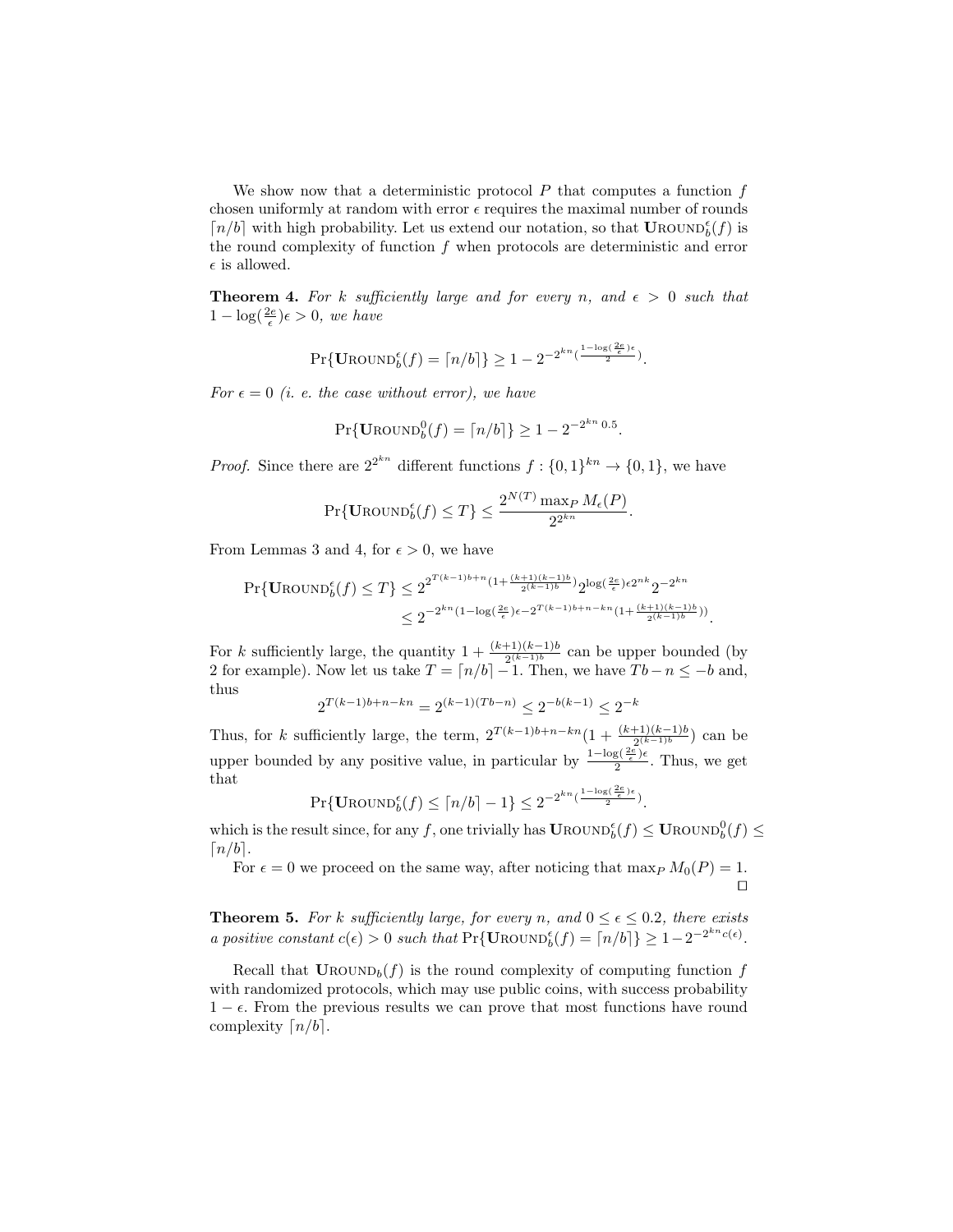**Corollary 5.** For k sufficiently large and for every n, and  $0 \le \epsilon \le 0.2$ , there exists a positive constant  $c(\epsilon) > 0$  such that,

$$
Pr{ \mathbf{U} \text{ROUND}_b(f) = \lceil n/b \rceil } \ge 1 - 2^{-2^{kn}c(\epsilon)}.
$$

Proof. The result follows from Theorem 5, and Theorem 3.20 at [24] using the uniform distribution as the distribution  $\mu$  of the inputs.  $\Box$ 

The following bound is obvious for any function  $f$ .

$$
\Gamma_{(k-1)\times b}^{1\times b}(f) = \frac{\text{Brown}_{b}(f)}{\text{Urown}_{b}(f)} \ge \min_{f} \Gamma_{(k-1)\times b}^{1\times b}(f) \ge 1.
$$

Next corollary, which is a direct consequence of Corollary 5, says that previous inequality is in fact an equality for almost every boolean function.

**Corollary 6.** For k sufficiently large and for every n, and  $0 \le \epsilon \le 0.2$ , there exists a positive constant  $c(\epsilon) > 0$  such that,

$$
\Pr\{ \Gamma^{1 \times b}_{(k-1) \times b}(f) = 1 \} \ge 1 - 2^{-2^{kn}c(\epsilon)}.
$$

# 5 Comparing models with different combinations of range and bandwidth for arbitrary boolean functions

In this section we explore the relative round complexities of different modes of the congested clique model with various combinations of range and bandwidth  $\Gamma^{r\times b}_{r'\times b'}(f)$  for arbitrary boolean functions f. The first result shows that for most boolean functions  $f, \Gamma_{r' \times b'}^{r \times b}(f) = \Theta(b'/b).$ 

**Theorem 6.** For k sufficiently large and for every n, there is a positive constant  $c(\epsilon) > 0$  such that

$$
\Pr\left\{ \Gamma_{r' \times b'}^{r \times b}(f) = \lceil n/b \rceil / \lceil n/b' \rceil \right\} \ge 1 - 2^{-2^{kn}c(\epsilon) + 1}.
$$

*Proof.* From Corollary 5, a function f simultaneously satisfies  $\text{ROUND}_{r\times b}(f)$  =  $\lceil n/b \rceil$  and ROUND<sub>r'×b'</sub> $(f) = \lceil n/b' \rceil$  with probability at least  $1 - 2^{-2^{kn}c(\epsilon)+1}$ .  $\Box$ 

Now, we show that in fact the typical case shown in the previous theorem is not far from the worst case, studied in the following sequence of results.

**Theorem 7.** Let r be such that  $r \geq r'$  or  $r = 2^b$ . Then, for every function f,  $\Gamma^{r\times b}_{r'\times b'}(f)\leq \lceil b'/b\rceil$ .

*Proof.* Let P' be a T-round protocol in CLIQUE-RCAST<sub>r' $\times b'$ </sub>. From P' we construct the protocol P in CLIQUE-RCAST<sub>r $\times b$ </sub> as follows. Consider the message  $m_t(i, j)$  sent by player i to player j in round t of P'. For each  $1 \leq \ell \leq \lceil b'/b \rceil$ , let block $\ell_t^{\ell}(i, j)$  be the  $\ell^{\text{th}}$  block of length b of  $m_t(i, j)$ . The last block is padded with 0s. For each  $\ell$  and i, we have:  $|\{\text{block}_t^{\ell}(i,j), 1 \leq j \leq k \in N\}| \leq \min\{r', 2^b\} \leq r$ .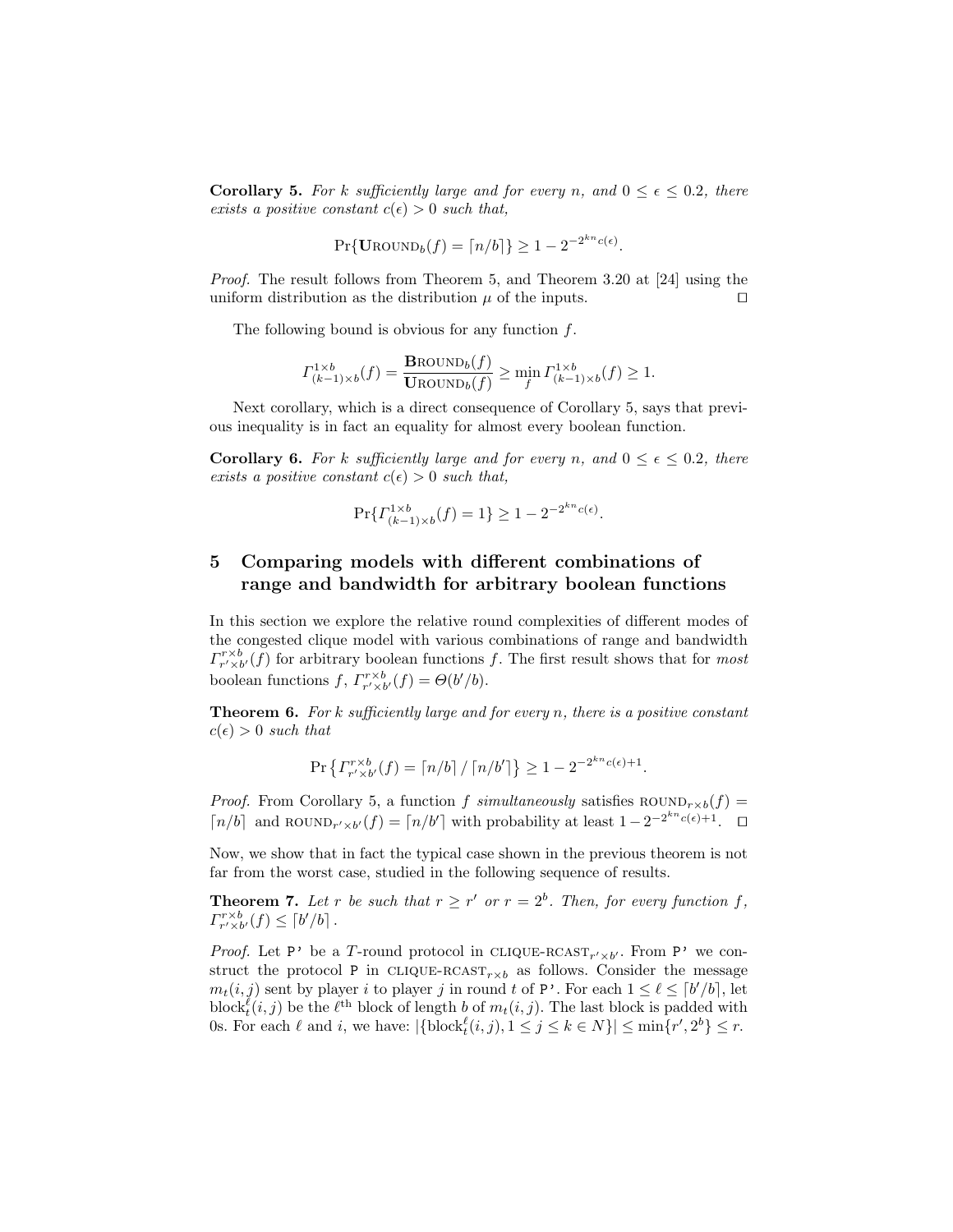Then, during round number  $(t-1)$   $\lceil b'/b \rceil + \ell$  of P, player i sends to player j the b bits of block $_t^i(u, v)$ . The inequalities above ensure that P is a well-defined protocol in CLIQUE-RCAST<sub>r×b</sub>. Since P knows the bandwidth b' it can discard the padding bits. The total number of rounds executed by P is  $T [b'/b]$ .  $\square$ 

**Theorem 8.** Let  $b \leq b' \leq n$ , and k sufficiently large. Then, there exists a function f such that:  $\Gamma_{r' \times b'}^{r \times b}(f) = \lceil b'/b \rceil$ .

*Proof.* Let  $b' = n$ . In this case, every function  $f: (\{0,1\}^n)^k \to \{0,1\}$  can be solved in one round in the model CLIQUE-RCAST<sub>r'×b'</sub>. On the other hand, from Corollary 5, almost every function  $f: (\{0,1\}^n)^k \to \{0,1\}$  satisfies ROUND<sub>r×b</sub>(f) =  $\lceil n/b \rceil = \lceil b'/b \rceil$ . When  $n > b'$ , let us define  $n' = b'$ . From Corollary 5, almost every function  $f' : (\{0,1\}^{n'})^k \to \{0,1\}$  satisfies ROUND<sub>r×b</sub> $(f') = \left\lceil \frac{n'}{b} \right\rceil$  $\frac{a'}{b}$ . Let us take one such function  $f'$ , and define a new function  $f: (\{0,1\}^n)^k \to \{0,1\}$  as follows:  $f(x_1, x_2...x_k) = f'(y_1, y_2, ..., y_k)$ , where each  $y_i$  is the vector formed with the n' first bits of  $x_i$ . Hence, ROUND<sub>r×b</sub> $(f)$  = ROUND<sub>r×b</sub> $(f') = [n'/b] = [b'/b]$  while  $\text{ROUND}_{r' \times b'}(f) = 1.$ 

Remark 1. When  $b|b'$  is a multiple of b and  $b'|n$ , we have  $\lceil n/b \rceil / \lceil n/b' \rceil =$  $(n/b)/(n/b') = b'/b = \lceil b'/b \rceil$ . When  $n = b'$ , we also have  $\lceil n/b \rceil / \lceil n/b' \rceil = \lceil b'/b \rceil$ . Thus, in the previous cases, for  $r \geq r'$  of  $r = 2^b$ , the maximal value  $\lceil b'/b \rceil$  for the value of  $\Gamma^{r \times b}_{r' \times b'}(f)$  is reached with high probability. On the other hand, in some cases, there exists a small but intriguing gap between the maximal value  $\left[\frac{b'}{b}\right]$  and the value  $\left\lceil \frac{n}{b} \right\rceil / \left\lceil \frac{n}{b'} \right\rceil$  reached with high probability. For example, take  $b = 2, b' = 3$ . For  $n = 4$ , we have  $\lceil b'/b \rceil = 2$  and  $\lceil n/b \rceil / \lceil n/b' \rceil = 1$ .

Note that Theorem 7 holds when  $r' \leq r$  or  $r = 2<sup>b</sup>$ . Without this hypothesis we only get the following weaker, general bound.

**Theorem 9.** Let  $r \geq 2$  and  $r' \geq 1$ . Then, for every function f,

$$
\Gamma_{r' \times b'}^{r \times b}(f) \le \min\left(\left\lceil \frac{b'}{\lfloor \log r \rfloor} \right\rceil, \left\lceil \frac{r'}{r-1} \right\rceil \left\lceil \frac{b'}{b} \right\rceil \right).
$$

Observe that the two values of the minimum are complementary, since none implies the other.

# References

- 1. Ahn, K.J., Guha, S., McGregor, A.: Analyzing graph structure via linear measurements. In: Proc. of SODA 2012. pp. 459–467 (2012)
- 2. Ahn, K.J., Guha, S., McGregor, A.: Graph sketches: Sparsification, spanners, and subgraphs. In: Proc. of PODS 2012. pp. 5–14 (2012)
- 3. Bar-Yossef, Z., Jayram, T.S., Kumar, R., Sivakumar, D.: An information statistics approach to data stream and communication complexity. In: Proc. of FOCS 2002. pp. 209–218 (2002)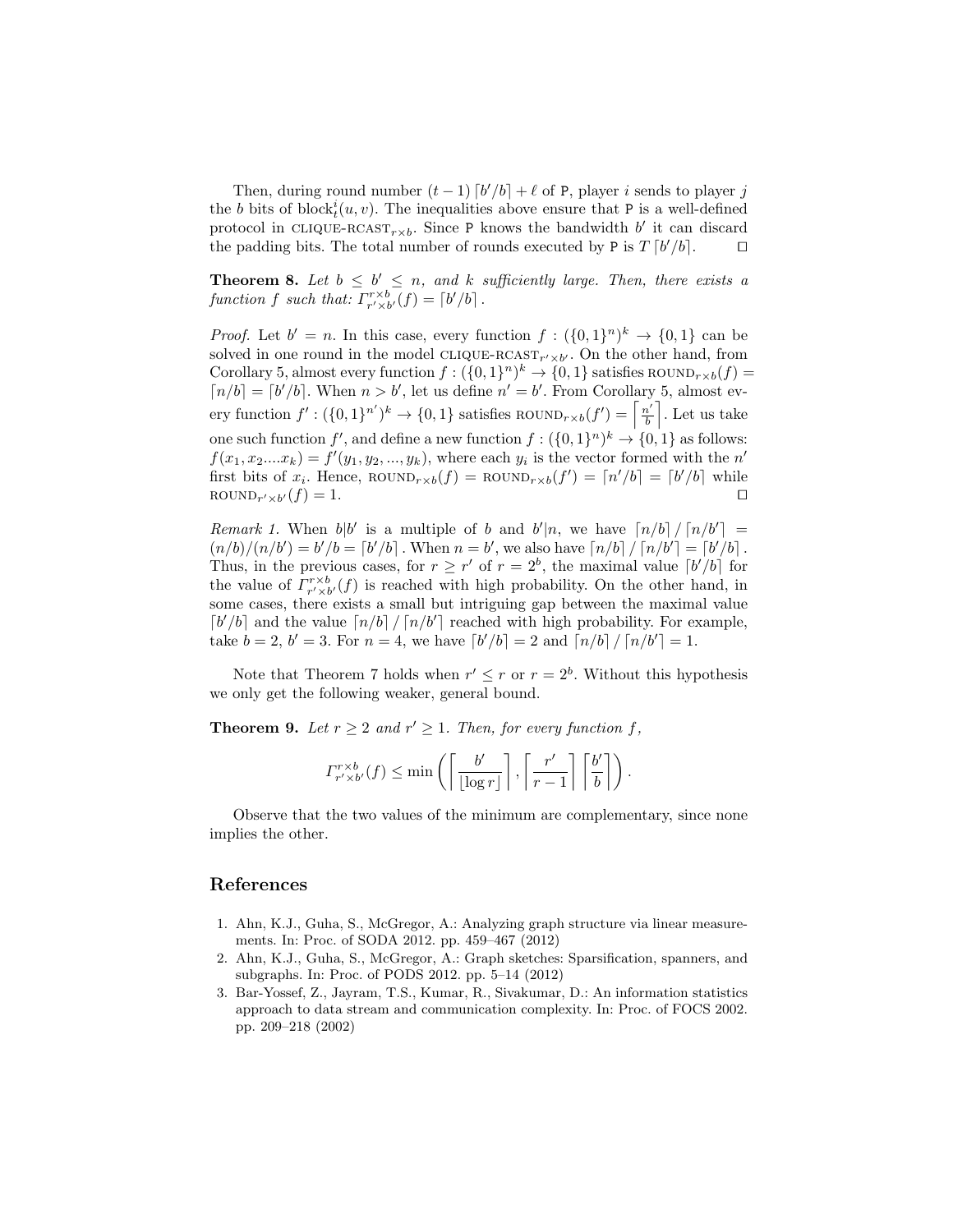- 4. Becker, F., Fernández Anta, A., Rapaport, I., Rémila, E.: Brief Announcement: A hierarchy of congested clique models, from broadcast to unicast. In: Proc. of PODC 2015. pp. 167–169 (2015)
- 5. Becker, F., Kosowski, A., Nisse, N., Rapaport, I., Suchan, K.: Allowing each node to communicate only once in a distributed system: shared whiteboard models. In: Proc. of SPAA 2012. pp. 11–17 (2012)
- 6. Becker, F., Matamala, M., Nisse, N., Rapaport, I., Suchan, K., Todinca, I.: Adding a referee to an interconnection network: What can (not) be computed in one round. In: Proc. of IPDPS 2011. pp. 508–514 (2011)
- 7. Becker, F., Rapaport, I., Montealegre, P., Todinca, I.: The simultaneous numberin-hand communication model for networks: private coins, public coins and determinism. In: Proc. of SIROCCO 2014. pp. 83–95 (2014)
- 8. Braverman, M., Ellen, F., Oshman, R., Pitassi, T., Vaikuntanathan, V.: A tight bound for set disjointness in the message-passing model. In: Proc. of FOCS 2013. pp. 668–677 (2013)
- 9. Braverman, M., Oshman, R.: On information complexity in the broadcast model. In: Proc. of PODC 2015. pp. 355–364 (2015)
- 10. Censor-Hillel, K., Kaski, P., Korhonen, J.H., Lenzen, C., Paz, A., Suomela, J.: Algebraic methods in the congested clique. In: Proc. of PODC 2015. pp. 143–152
- 11. Chakrabart, A., Shi, Y., Wirth, A., Yao, A.: Informational complexity and the direct sum problem for simultaneous message complexity. In: Proc. of FOCS 2001. pp. 270–278. IEEE (2001)
- 12. Chattopadhyay, A., Mukhopadhyay, S.: Tribes is hard in the message passing model. In: Proc. of STACS 2009. pp. 224–237 (2015)
- 13. Dolev, D., Feder, T.: Multiparty communication complexity. In: Proc. of FOCS 1989. pp. 428–433 (1989)
- 14. Dolev, D., Lenzen, C., Peled, S.: Tri, Tri again: Finding triangles and small subgraphs in a distributed setting. In: Proc. of DISC 2012. pp. 195–209 (2012)
- 15. Drucker, A., Kuhn, F., Oshman, R.: On the power of the congested clique model. In: Proc. of PODC 2014. pp. 367–376 (2014)
- 16. Duriš, P., Rolim, J.D.: Lower bounds on the multiparty communication complexity. Journal of Computer and System Sciences 56(1), 90–95 (1998)
- 17. Gronemeier, A.: Asymptotically optimal lower bounds on the NIH-multi-party information complexity of the AND-function and disjointness. In: Proc. of STACS 2009. pp. 505–516 (2009)
- 18. Guha, S., McGregor, A., Tench, D.: Vertex and hyperedge connectivity in dynamic graph streams. In: Proc. of PODS 2015. pp. 241–247 (2015)
- 19. Hegeman, J.W., Pandurangan, G., Pemmaraju, S.V., Sardeshmukh, V.B., Scquizzato, M.: Toward optimal bounds in the congested clique: Graph connectivity and mst. In: Proc. of PODC 2015. pp. 91–100 (2015)
- 20. Hegeman, J.W., Pemmaraju, S.V.: Lessons from the congested clique applied to MapReduce. In: Proc. of SIROCCO 2014. pp. 149–164 (2014)
- 21. Hegeman, J.W., Pemmaraju, S.V., Sardeshmukh, V.B.: Near-constant-time distributed algorithms on a congested clique. In: Proc. of DISC 2014. pp. 514–530
- 22. Kalyanasundaram, B., Schintger, G.: The probabilistic communication complexity of set intersection. SIAM Journal on Discrete Mathematics 5(4), 545–557 (1992)
- 23. Kari, J., Matamala, M., Rapaport, I., Salo, V.: Solving the induced subgraph problem in the randomized multiparty simultaneous messages model. In: Proc. of SIROCCO 2015. pp. 370–384 (2015)
- 24. Kushilevitz, E., Nisan, N.: Communication Complexity. Cambridge U. Press (2006)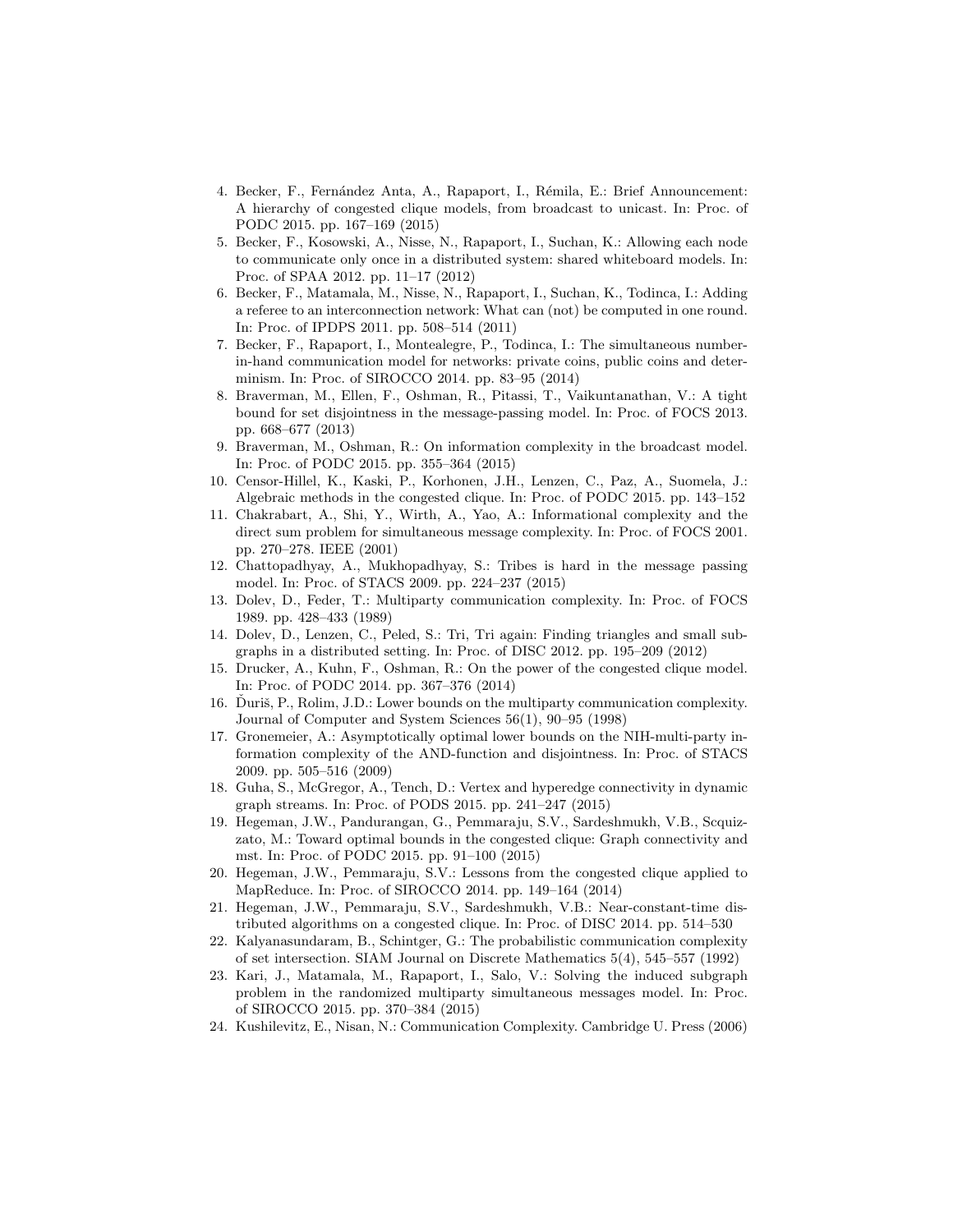- 25. Lenzen, C.: Optimal deterministic routing and sorting on the congested clique. In: Proc. of PODC 2013. pp. 42–50 (2013)
- 26. Li, Y., Sun, X., Wang, C., Woodruff, D.P.: On the communication complexity of linear algebraic problems in the message passing model. In: Proc. of DISC 2014. pp. 499–513 (2014)
- 27. Lotker, Z., Pavlov, E.: MST construction in  $O(\log \log n)$  communication rounds. In: Proc. of SPAA 2003. pp. 94–100 (2003)
- 28. Patt-Shamir, B., Teplitsky, M.: The round complexity of distributed sorting. In: Proc. of PODC 2011. pp. 249–256 (2011)
- 29. Peleg, D.: Distributed computing: a locality-sensitive approach. Society for Industrial and Applied Mathematics (2000)
- 30. Phillips, J.M., Verbin, E., Zhang, Q.: Lower bounds for number-in-hand multiparty communication complexity, made easy. In: Proc. of SODA 2012. pp. 486–501
- 31. Woodruff, D.P., Zhang, Q.: An optimal lower bound for distinct elements in the message passing model. In: Proc. of SODA 2014. pp. 718–733 (2014)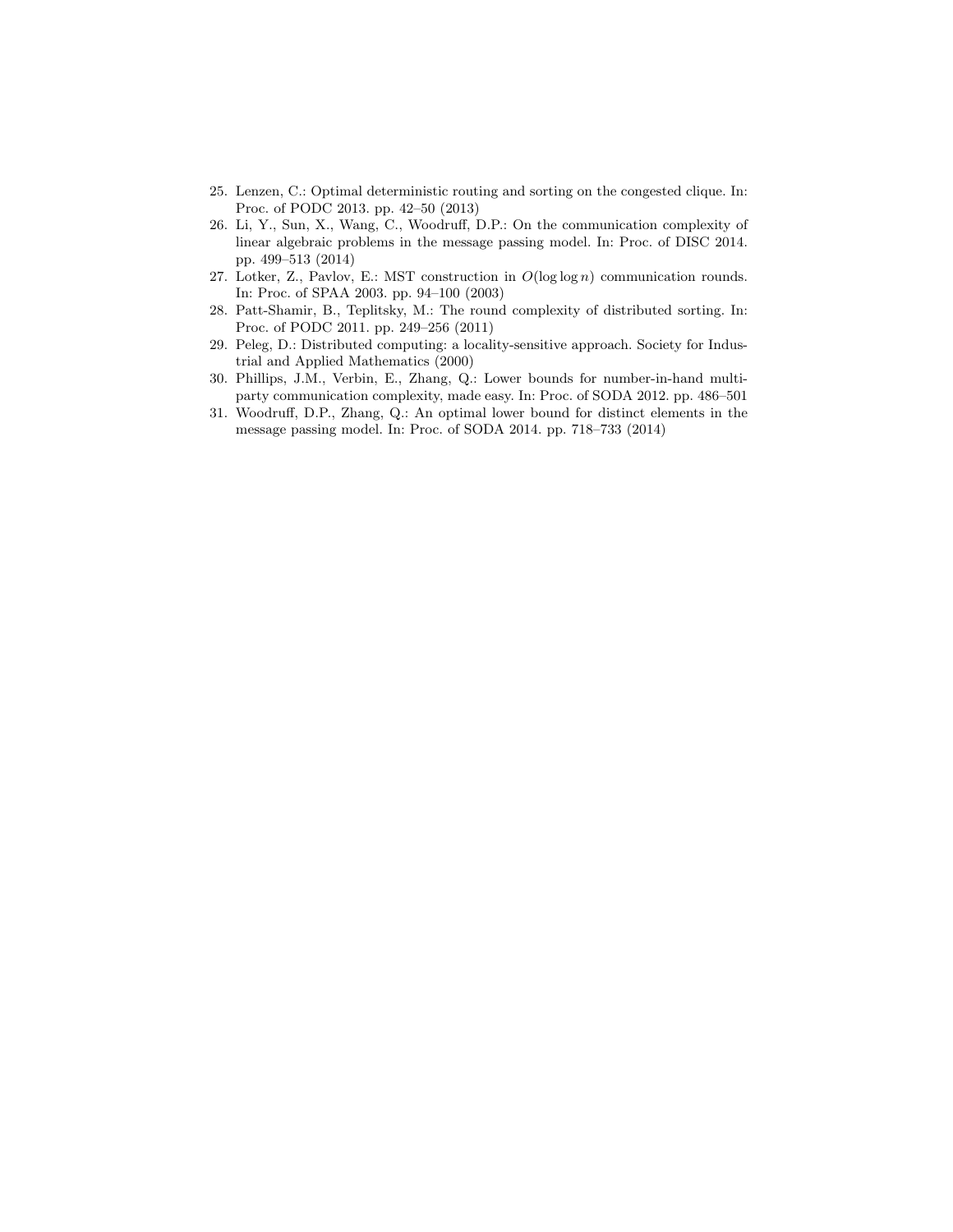# A Proof of Lemma 3

**Lemma 3** The number of  $T$ -round deterministic decision protocols in the unicast congested clique model CLIQUE-UCAST<sub>b</sub> is at most  $2^{N(T)}$ , where

$$
N(T) = 2^{T(k-1)b+n} \left(1 + \frac{(k+1)(k-1)b}{2^{(k-1)b}}\right).
$$

*Proof.* Let  $1 \le t \le T-1$ . At round t, player i can send at most  $2^{(k-1)b}$  different messages. The choice of player  $i$  depends on its input together with the sequence of messages received during the previous  $t-1$  rounds; this makes  $2^{(t-1)(k-1)b+n}$ possibilities. Hence, the behavior of player  $i$  at round  $t$  is a function from a set of cardinality  $2^{(t-1)(k-1)b+n}$  to a set of cardinality  $2^{(k-1)b}$ . Considering the k players acting independently, the number of possible behaviors of the protocol at round t is at most  $2^{k(k-1)b} 2^{(t-1)(k-1)b+n}$ . Now we can count all the possible behaviors during the  $T-1$  first rounds. This gives  $2^{\sum_{t=1}^{T-1} k(k-1)b 2^{(t-1)(k-1)b+n}}$ and we can bound the exponent from above as follows.

$$
\sum_{t=1}^{T-1} k(k-1)b 2^{(t-1)(k-1)b+n} = k(k-1)b 2^{n} \frac{2^{(k-1)b(T-1)} - 1}{2^{(k-1)b} - 1}
$$
  
 
$$
\leq k(k-1)b 2^{(k-1)b(T-1)+n}.
$$

For the last round, one only needs to know the message received by some fixed player, for instance player 1. In fact, the output of the protocol depends on what is received in round  $T$  by player 1 (the output computed by the other players are all the same). Therefore, the behavior of player  $i$  in the last round  $T$  is a function  $\{0,1\}^{(T-1)(k-1)b+n} \to \{0,1\}^b$  Hence, globally, the number of possible behaviors in the last round is at most  $2^{(k-1)b} 2^{(T-1)(k-1)b+n}$ .

The final decision of player 1 is a function  $\{0,1\}^{T(k-1)b+n} \to \{0,1\}$ . The number of possible decisions is therefore  $2^{2^{T(k-1)b+n}}$ . Putting it all together, it follows that the number of T-round protocols is at most

$$
2^{k(k-1)b2^{(k-1)b(T-1)+n}}2^{(k-1)b2^{(T-1)(k-1)b+n}}2^{2^{T(k-1)b+n}} = 2^{2^{T(k-1)b+n}(1+\frac{k(k-1)b+(k-1)b}{2^{(k-1)b}})} = 2^{2^{T(k-1)b+n}(1+\frac{(k+1)(k-1)b}{2^{(k-1)b}})}.
$$

# B Proof of Lemma 4

**Lemma 4** Let P be a deterministic decision protocol and let  $P(x)$  denote the output of P with input  $x \in \{0,1\}^{nk}$ . Let  $M_{\epsilon}(P)$  be the number of functions f which are computed by P with an error  $\epsilon > 0$ . We have,

$$
M_{\epsilon}(P) \le \left(\frac{2e}{\epsilon}\right)^{\epsilon 2^{nk}} = 2^{\log\left(\frac{2e}{\epsilon}\right)\epsilon 2^{nk}}.
$$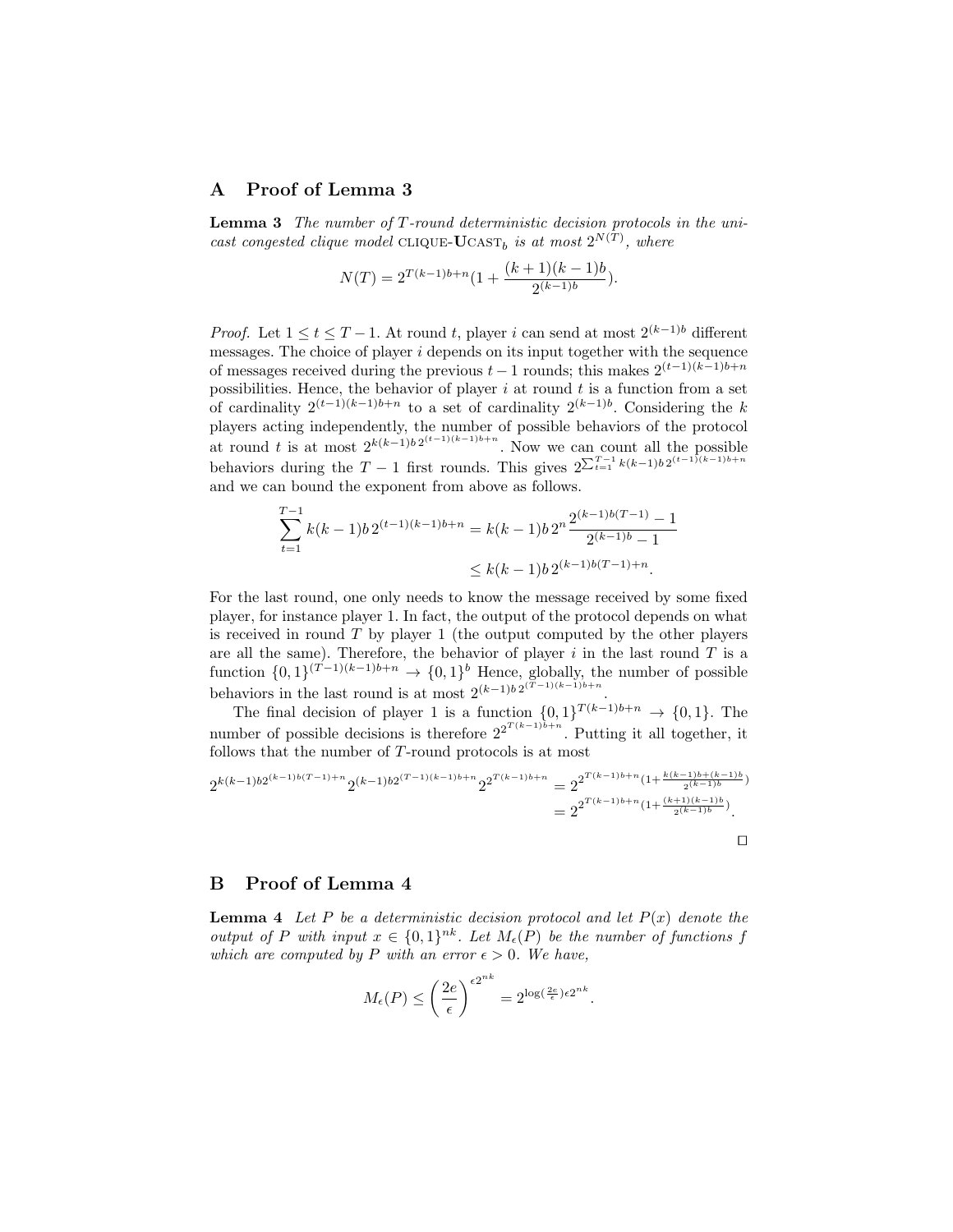*Proof.* Let  $s = \lfloor 2^{nk} \epsilon \rfloor$ . Consider a set S of possible inputs of P, (i.e.  $S \subset \{0, 1\}^{nk}$ ) of size s. Given such a set, let  $F_S$  be the set

$$
F_S = \{ f | f(x) = P(x) \text{ for } x \notin S \}
$$

If  $f \in F_S$  then f can be computed by P with error  $\epsilon$ . Conversely, if f can be computed by P with error  $\epsilon$ , then there exists a set S such that  $f \in F_S$ . Thus

$$
M_{\epsilon}(P) \le 2^s {2^{nk} \choose s}.
$$

We use the classical bound  $\binom{p}{q} \leq \left(\frac{pe}{q}\right)^q$  to get

$$
M_{\epsilon}(P) \le 2^s \left(\frac{2^{nk}e}{s}\right)^s \le 2^s \left(\frac{e}{\epsilon}\right)^{\epsilon 2^{nk}} \le \left(\frac{2e}{\epsilon}\right)^{\epsilon 2^{nk}}.
$$

# C Proof of Theorem 5

**Theorem 5** For k sufficiently large, for every n, and  $0 \le \epsilon \le 0.2$ , there exists a positive constant  $c(\epsilon) > 0$  such that  $Pr{\text{UROWn}}_b^{\epsilon}(f) = \lceil n/b \rceil \} \ge 1 - 2^{-2^{kn}c(\epsilon)}$ .

*Proof.* For  $\epsilon > 0$ , let  $g(\epsilon) = \log(\frac{2\epsilon}{\epsilon})\epsilon = \epsilon \log(2\epsilon) - \epsilon \log(\epsilon)$ . We have  $g'(\epsilon) =$  $\log(2e) - \log(\epsilon) - 1$  thus g' is decreasing and  $g'(1) = \log(2e) - 1 > 0$ , from which we deduce that  $g'$  is positive on  $[0, 1]$  and, therefore, g is increasing in  $[0, 1]$ .

Moreover,  $g(0.2) \simeq 0.95292462715 < 1$ . Thus, for  $0 < \epsilon \le 0.2$ ,  $g(\epsilon) < 1$ . Thus, for  $0 < \epsilon \leq 0.2$ , Theorem 4 applies and we get the result.

#### D Proof of Theorem 9

**Theorem 9** Let  $r \geq 2$  and  $r' \geq 1$ . Then, for every function f,

$$
\Gamma_{r' \times b'}^{r \times b}(f) \le \min\left(\left\lceil \frac{b'}{\lfloor \log r \rfloor} \right\rceil, \left\lceil \frac{r'}{r-1} \right\rceil \left\lceil \frac{b'}{b} \right\rceil \right).
$$

*Proof.* First, we have that  $\text{ROUND}_{r \times b}(f) \leq \text{UROUND}_{\lfloor \log r \rfloor}(f)$ . Hence, from Theorem 7 and since  $r \leq 2^b$ , we have that  $\Gamma_{r' \times b'}^{r \times b}(f) \leq \Gamma_{r' \times b'}^{2^{\lfloor \log r \rfloor} \times \lfloor \log r \rfloor}$  $\frac{1}{r'\times b'}^{\left\lfloor \log r \right\rfloor}\times \left\lfloor \log r \right\rfloor}(f) \leq \Bigl\lceil \frac{b'}{\left\lceil \log r \right\rceil} \Bigr\rceil$  $\frac{b'}{\lfloor \log r \rfloor}$ .

Second, we can assume that  $r \leq r'$  (because, otherwise, we have  $\left[\frac{r'}{r}\right]$  $\left[\frac{r'}{r-1}\right]=1$ and we can apply Theorem 7). We will make a refinement of the simulation used in the proof of Theorem 7. Now, in protocol  $P$ , player  $i$  sends the messages block ${}_{t}^{\ell}(i,j)$  in  $\lceil \frac{r'}{r-1} \rceil$  $\frac{r'}{r-1}$  > 1 rounds. To do so, player *i* first sorts lexicographically the (up to) r' different messages in the set  $\{\text{block}^{\ell}_t(i,j), 1 \leq j \leq k\}$  (recall that all these messages have length b.)